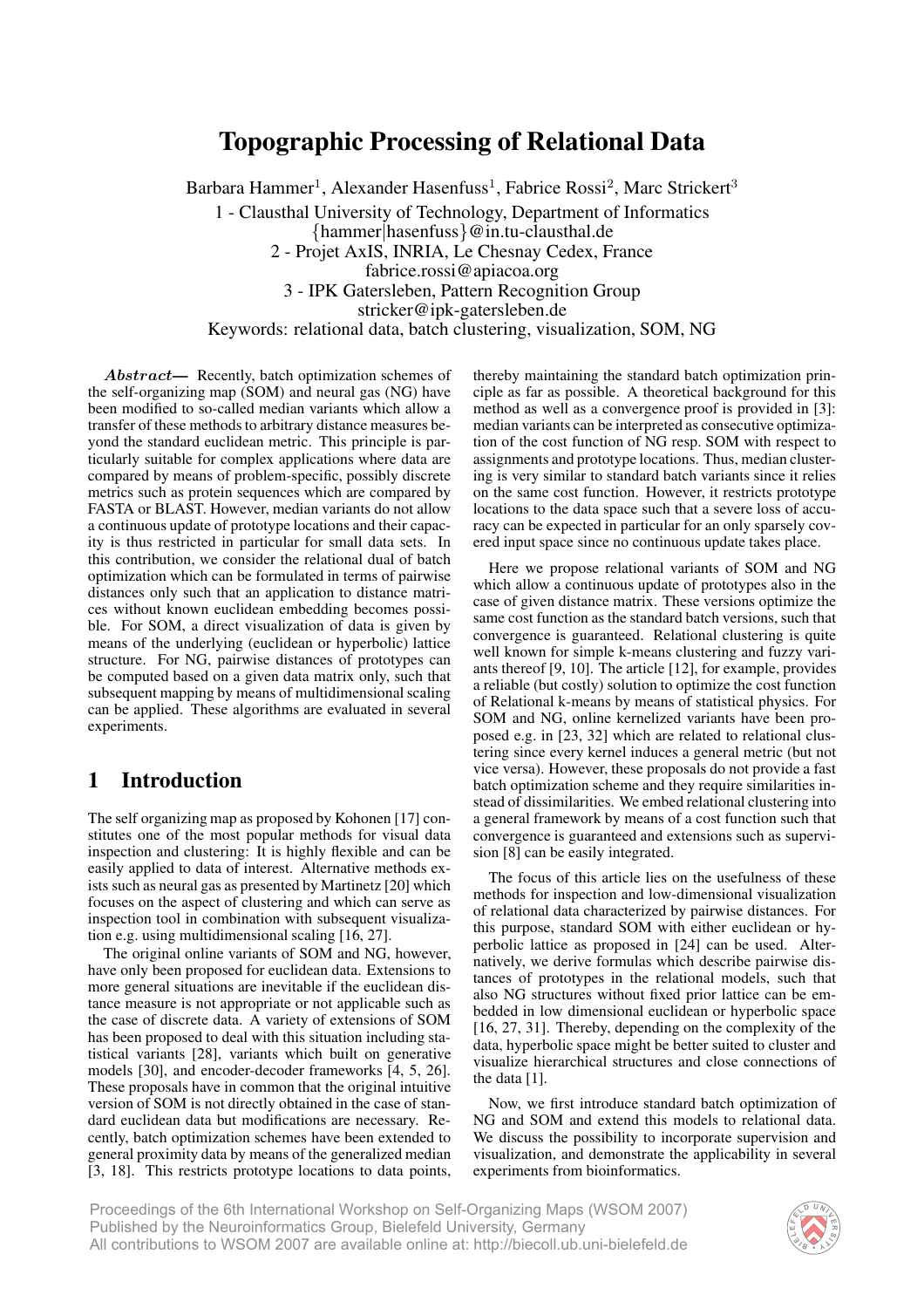# **2 Relational topographic maps**

Classical neural topographic maps consider vectorial data  $\vec{x} \in \mathbb{R}^n$  which are distributed according to an underlying distribution  $P$  in the euclidean plane. The goal of clustering is to distribute prototypes  $\vec{w}^i \in \mathbb{R}^n$ ,  $i = 1, ..., N$ faithfully among the data. A new data point  $\vec{x}$  is assigned to the *winner*  $\vec{w}^{I(\vec{x})}$  which is the prototype with smallest distance  $\|\vec{w}^{I(\vec{x})} - \vec{x}\|^2$ . This clusters the data space into the receptive fields of the prototypes.

Different popular variants of neural clustering have been proposed to learn prototype locations from given training data [17]. Assume the number of prototypes is fixed to  $N$ . Neural gas (NG) [20] has been introduced based on the cost function

$$
E_{\rm NG}(\vec{w}) = \frac{1}{2C(\lambda)} \sum_{i=1}^N \int h_{\lambda}(k_i(\vec{x})) \cdot ||\vec{x} - \vec{w}^i||^2 P(d\vec{x})
$$

where

$$
k_i(\vec{x}) = |\{\vec{w}^j \mid \|\vec{x} - \vec{w}^j\|^2 < \|\vec{x} - \vec{w}^i\|^2\}|
$$

is the rank of the prototypes sorted according to the distances,  $h_{\lambda}(t) = \exp(-t/\lambda)$  scales the neighborhood cooperation with neighborhood range  $\lambda > 0$ , and  $C(\lambda)$  is the constant  $\sum_{i=1}^{N} h_{\lambda}(k_i(\vec{x}))$  which we neglect in the following for simplicity. Classical NG is optimized online by means of a stochastic gradient descent. For a fixed training set, an alternative fast batch optimization scheme is offered by the following algorithm, which in turn computes ranks, which are treated as hidden variables of the cost function, and optimum prototype locations [3]:

init 
$$
\vec{w}^i
$$
\n\nrepeat\n\ncompute ranks  $k_i(\vec{x}^j) =$ \n $|\{\vec{w}^k \mid \|\vec{x}^j - \vec{w}^k\|^2 < \|\vec{x}^j - \vec{w}^i\|^2\}|$ \n\ncompute new prototype locations  $\vec{w}^i =$ \n $\sum_j h_\lambda(k_i(\vec{x}^j)) \cdot \vec{x}^j / \sum_j h_\lambda(k_i(\vec{x}^j))$ 

Like k-means, NG can be used as a preprocessing step for data mining and visualization, followed e.g. by subsequent projection methods such as multidimensional scaling.

The self-organizing map (SOM) as proposed by Kohonen uses a fixed (usually low-dimensional and regular) lattice structure which determines the neighborhood cooperation. This restriction can induce topological mismatches if the data topology does not match the prior lattice. However, since often a two-dimensional regular lattice is chosen, this has the benefit that, apart from clustering, a direct visualization of the data results by a representation of the data in the regular lattice space. Thus SOM constitutes a direct data inspection and visualization method. SOM itself does not possess a cost function, but a slight variation thereof does, as proposed by Heskes [11]. The cost function is  $E_{\text{SOM}}(\vec{w}) =$ 

$$
\frac{1}{2} \sum_{i=1}^{N} \int \delta_{i, I^*(\vec{x})} \cdot \sum_{k} h_{\lambda}(n(i,k)) \|\vec{x} - \vec{w}^k\|^2 P(d\vec{x})
$$

where  $n(i, j)$  denotes the neighborhood structure induced by the lattice and  $h_{\lambda}(t) = \exp(-t/\lambda)$  scales the neighborhood degree by a Gaussian function. Thereby, the index  $I^*(\vec{x})$  refers to a slightly altered winner notation: the neuron  $I^*(\vec{x})$  becomes winner for  $\vec{x}$  for which the average distance

$$
\sum_k h_\lambda(n(I^*(\vec{x}),k))\|\vec{x}-\vec{w}^k\|^2
$$

is minimum. Often, neurons are arranged in a graph structure which defines the topology, e.g. a rectangular or hexagonal tessellation of the euclidean plane resp. a hyperbolic grid on the two-dimensional hyperbolic plane, the latter allowing a very dense connection of prototypes with exponentially increasing number of neighbors. In these cases, the function  $n(i, j)$  denotes the length of a path connecting the prototypes number  $i$  and  $j$  in the lattice structure. Original SOM is optimized in an online fashion. For fixed training data, batch optimization is possible by subsequently optimizing assignments and prototype locations:

init repeat

compute winner assignments 
$$
I^*(\vec{x}^j)
$$
 minimizing  
\n
$$
\sum_k h_{\lambda}(n(I^*(\vec{x}^j), k)) \|\vec{x} - \vec{w}^k\|^2
$$
\ncompute new prototypes  $\vec{w}^i = \sum_j h_{\lambda}(n(I^*(\vec{x}^j), i) \cdot \vec{x}^j / \sum_j h_{\lambda}(n(I^*(\vec{x}^j), i))$ 

It has been shown in e.g. [3] that these batch optimization schemes converge in a finite number of steps towards a (local) optimum of the cost function, provided the data points are not located at borders of receptive fields of the final prototype locations. In the latter case, convergence can still be guaranteed but the final solution can lie at the border of basins of attraction.

#### **2.1 Relational data**

Relational data  $x^i$  are not embedded in a vector space, rather, pairwise similarities or dissimilarities are available. Assume training data  $x^1, \ldots, x^m$  are given by means of pairwise distances  $d_{ij} = d(x^i, x^j)^2$ . We assume that this stems from an unknown distance measure such that we can find (possibly high dimensional) euclidean points  $\vec{x}^i$  such that  $d_{ij} = ||\vec{x}^i - \vec{x}^j||^2$ . Note that this notation includes a possibly nonlinear mapping (feature map)  $x^i \mapsto \vec{x}^i$  corresponding to the embedding in a euclidean space. However, this embedding is not known, such that we cannot directly optimize the above cost functions in the embedding space.

Median clustering restricts prototype locations to given data points and determines the prototype locations in each iterative step in such a way that the corresponding part of the cost function (assumed fixed assignments) becomes These values are determined by extensive search, turning the linear complexity to a quadratic one w.r.t. the number of training data. This procedure has the severe drawback that only discrete adaptation steps can be performed and the result is usually worse compared to standard SOM or NG in the euclidean setting.

Relational learning overcomes this problem. The key observation consists in the fact that optimum prototype locations  $\vec{w}^j$  can be expressed as linear combination of data points. Therefore, the unknown distances  $\|\vec{x}^j - \vec{w}^i\|^2$  can be expressed in terms of known values  $d_{ij}$ .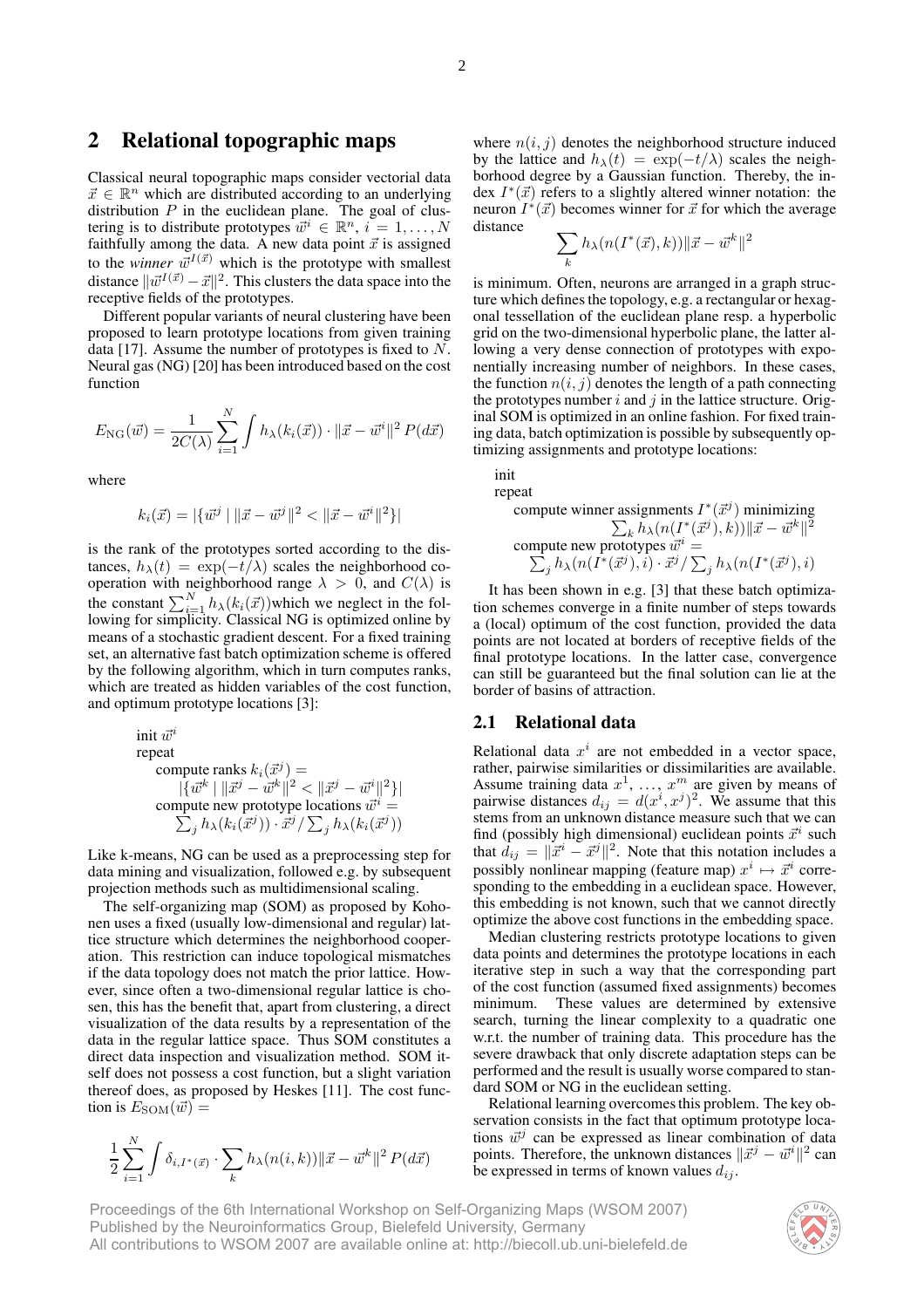More precisely, assume there exist points  $\vec{x}^j$  such that  $d_{ij} = ||\vec{x}^i - \vec{x}^j||^2$ . Assume the prototypes can be expressed in terms of data points  $\vec{w}^i = \sum_j \alpha_{ij} \vec{x}^j$  where  $\sum_j \alpha_{ij} = 1$ . Then

$$
\|\vec{w}^i - \vec{x}^j\|^2 = (D \cdot \alpha_i)_j - 1/2 \cdot \alpha_i^t \cdot D \cdot \alpha_i
$$

where  $D = (d_{ij})_{ij}$  constitutes the distance matrix and  $\alpha_i = (\alpha_{ij})_j$  the coefficients.

Because of this fact, we can substitute all terms  $\|\vec{x}^j \vec{w}^i$   $\|^2$  in batch optimization schemes. For optimum solutions we find the equality  $\vec{w}^i = \sum_j \alpha_{ij} \vec{x}^j$  for batch NG and batch SOM as introduced above, whereby

(1) 
$$
\alpha_{ij} = h_{\lambda}(k_i(\vec{x}^j))/\sum_j h_{\lambda}(k_i(\vec{x}^j))
$$
 for NG, and  
\n(2)  $\alpha_{ij} = h_{\lambda}(n(I^*(\vec{x}^j), i))/\sum_j h_{\lambda}(n(I^*(\vec{x}^j), i))$  for  
\nSOM.

This allows to reformulate the batch optimization schemes in terms of relational data. We obtain the algorithm

init 
$$
\alpha_{ij}
$$
 with  $\sum_j \alpha_{ij} = 1$   
repeat  
compute  $||\vec{x}^j - \vec{w}^i||^2$  as  $(D \cdot \alpha_i)_j - 1/2 \cdot \alpha_i^t \cdot D \cdot \alpha_i$   
compute optimum assignments based on these values  
 $\tilde{\alpha}_{ij} = h_{\lambda}(k_i(\vec{x}^j))$  (for NG)  
 $\tilde{\alpha}_{ij} = h_{\lambda}(n(I^*(\vec{x}^j), i))$  (for SOM)  
compute  $\alpha_{ij} = \tilde{\alpha}_{ij}/\sum_j \tilde{\alpha}_{ij}$ 

Hence, prototype locations are computed only indirectly by means of the coefficients  $\alpha_{ij}$ . Initialization can be done e.g. setting initial prototype locations to random data points, which is realized by a random selection of  $N$  rows from the given distance matrix.

Given a new data point  $x$  which can isometrically be embedded in euclidean space as  $\vec{x}$ , and pairwise distances  $d_j = d(x, x^j)^2$  corresponding to the distance from  $x^j$ , the winner can be determined by using the equality

$$
\|\vec{x} - \vec{w}^i\|^2 = (D(x)^t \cdot \alpha_i) - 1/2 \cdot \alpha_i^t \cdot D \cdot \alpha_i
$$

where  $D(x)$  denotes the vector of distances  $D(x)$  =  $(d_j)_j = (\dot{d}(x, x^j)^2)_j.$ 

The quantization error can be expressed in terms of the given values  $d_{ij}$  by substituting  $\Vert \vec{x}^{j} - \vec{w}^{i} \Vert^{2}$  by  $(D \cdot \alpha_{i})_{j}$  –  $1/2 \cdot \alpha_i^t \cdot D \cdot \alpha_i$ . Interestingly, using the formula for optimum assignments of batch optimization, one can also derive relational dual cost functions for the algorithms. The relational dual of NG is

$$
\sum_i \frac{\sum_{ll'} h_\lambda(k_i(\vec{x}^l))h_\lambda(k_i(\vec{x}^{l'}))d_{ll'}}{4\sum_l h_\lambda(k_i(\vec{x}^l))}\,.
$$

For SOM, we obtain

$$
\sum_i \frac{\sum_{ll'} h_\lambda(n(I^*(\vec{x}^l),i))h_\lambda(n(I^*(\vec{x}^{l'}),i))d_{ll'}}{4\sum_l h_\lambda n(I^*(\vec{x}^l),i)}.
$$

Note that this relational learning gives exactly the same results as standard batch optimization provided the given relations stem from a euclidean metric. Hence convergence is guaranteed in this case since it holds for the standard batch

versions. If the given distance matrix does not come from a euclidean metric, this equality does no longer hold and the terms  $(D \cdot \alpha_i)_j - 1/2 \cdot \alpha_i^t \cdot D \cdot \alpha_i$  can become negative. In this case, one can correct the distance matrix by the  $\gamma$ spread transform  $D_{\gamma} = D + \gamma (\mathbf{1} - \mathbf{I})$  for sufficiently large  $\gamma$  where 1 equals 1 for each entry and I is the identity. Alternatively, one can directly apply the optimization scheme since it converges also for general symmetric and nonsingular matrix  $D$  towards a value of the dual cost function as shown in [7] for relational NG.

#### **2.2 Supervision**

The possibility to include further information, if available, is very important to get meaningful results for unsupervised learning. This can help to prevent the 'garbage in - garbage out' problem of unsupervised learning, as discussed e.g. in [14, 15]. We assume that additional label information is available which should be accounted for. Thereby, labels are embedded in  $\mathbb{R}^d$ . We assume that the label attached to  $x^j$  is denoted by  $\vec{y}^j$ . We equip a prototype  $w^i$  with a label  $\vec{Y}^i \in \mathbb{R}^d$  which is adapted during learning. For the euclidean case, the basic idea consists in a substitution of the standard euclidean distance  $\Vert \vec{x}^j - \vec{w}^i \Vert^2$  by a mixture

$$
(1 - \beta) \cdot ||\vec{x}^j - \vec{w}^i||^2 + \beta \cdot ||\vec{y}^j - \vec{Y}^i||^2
$$

which takes the similarity of labels into account.  $\beta \in [0, 1]$ controls the influence of the labels. This procedure has been proposed in [8] for euclidean clustering. One can use the same principles for relational clustering.

For discrete euclidean settings  $\vec{x}^1, \dots, \vec{x}^m$  cost functions and related batch optimization is as follows:  $E_{\rm NG}(\vec{w}, \vec{Y}) =$ 

$$
\sum_{ij} h_{\lambda}(k_i(\vec{x}^j)) \cdot \left( (1-\beta) \cdot ||\vec{x}^j - \vec{w}^i||^2 + \beta \cdot ||\vec{y}^j - \vec{Y}^i||^2 \right)
$$

where  $k_i(\vec{x}^j)$  denotes the rank of neuron i measured according to the distances  $(1-\beta) \cdot ||\vec{x}^j - \vec{w}^i||^2 + \beta \cdot ||\vec{y}^j - \vec{Y}^i||^2$ . This change in the computation of the rank is accompanied by the adaptation  $\vec{Y}^i = \sum_j h_\lambda(\vec{x}^j) \vec{y}^j / \sum_j h_\lambda(\vec{x}^j)$  for the prototype labels for batch optimization In the same way, the cost function of SOM becomes

$$
E_{\text{SOM}}(\vec{w}, \vec{Y}) = \delta_{i, I^*(\vec{x}^j)} \sum_k h_\lambda(n(i, k))
$$

$$
\left( (1 - \beta) \cdot ||\vec{x}^j - \vec{w}^k||^2 + \beta \cdot ||\vec{y}^j - \vec{Y}^k||^2 \right)
$$

where  $I^*(\vec{x}^j)$  denotes the generalization of the winner notation proposed by Heskes to the supervised setting, i.e. it minimizes  $\sum_{k} h_{\lambda}(n(I^*\vec{x}^j), k))$   $((1 - \beta) \cdot ||\vec{x}^j - \vec{w}^k||^2)$  $+ \beta \cdot ||\vec{y}^j - \vec{Y}^k||^2$ . Batch optimization uses this winner and extends the updates by  $\vec{Y}^i = \sum_j h_{\lambda}(n(i, I^*(\vec{x}^j))\vec{y}^j)$  $\sum_j h_\lambda(n(i, I^*(\vec{x}^j)))$ . It has been shown in [8] that these procedures converge in a finite number of steps.

Relational learning becomes possible by substituting the distances  $\|\vec{x}^j - \vec{w}^i\|^2$  using the identity  $\vec{w}^i = \sum \alpha_{ij}\vec{x}^j$ for optimum assignments which still holds for these extensions. The same computation as beforehand yields to the algorithm for dissimilarity data:

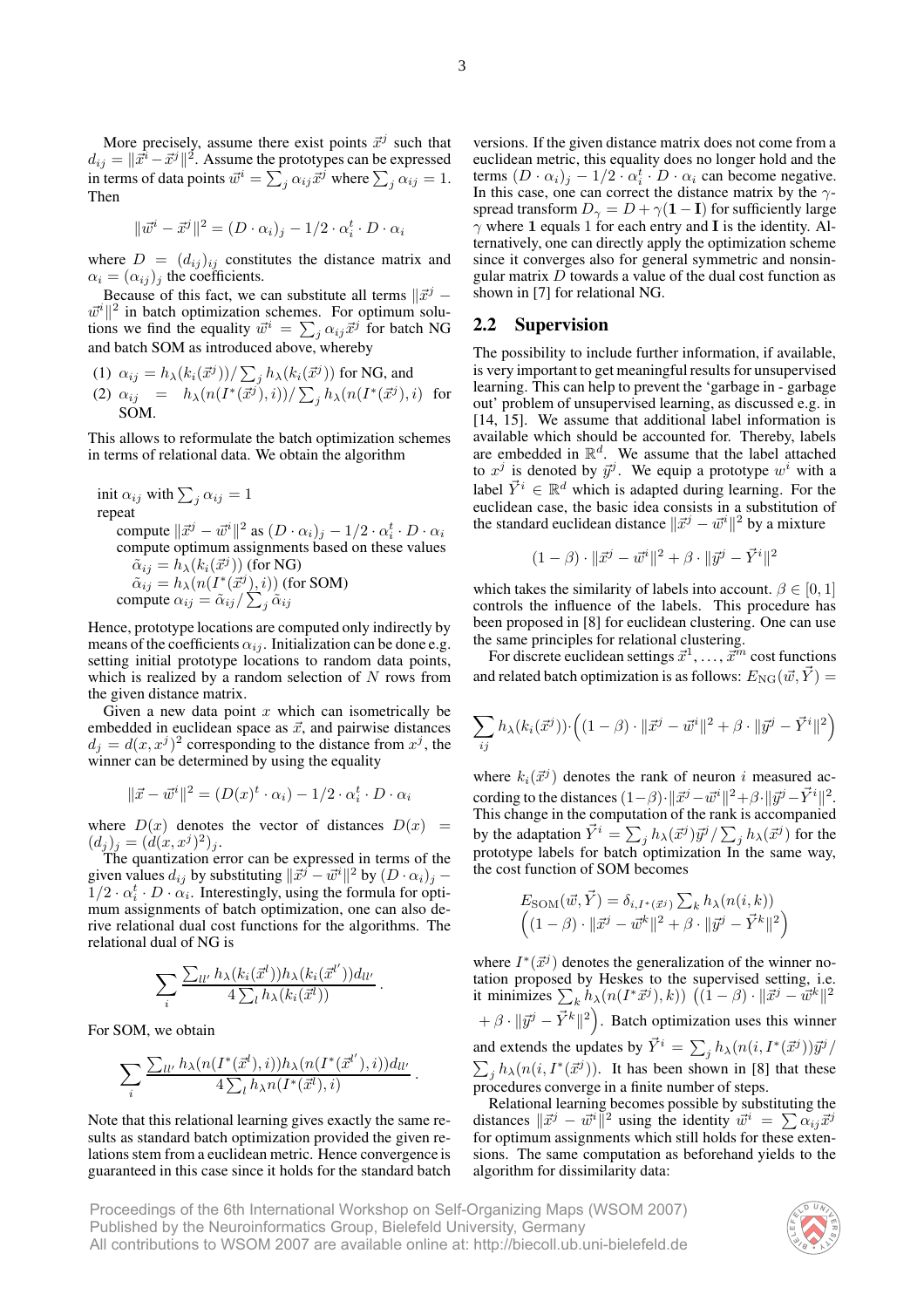

Figure 1: Mapping of the non-euclidean Protein dataset by a Relational SOM with hyperbolic grid structure.

init  $\alpha_{ij}$  with  $\sum_j \alpha_{ij} = 1$ repeat compute the distances as  $(1 - \beta)$ .  $((D \cdot \alpha_i)_j - 1/2 \cdot \alpha_i^t D \alpha_i) + \beta \cdot \|\vec{Y}^i - \vec{y}^j\|^2$ compute assignments  $\alpha_{ij}$  based on these values compute  $\alpha_{ij} = \tilde{\alpha}_{ij} / \sum_j \tilde{\alpha}_{ij}$ compute prototype labels  $\vec{Y}^i = \sum_j \alpha_{ij} \vec{y}^j$ 

Since this version is identical to the euclidean version for an euclidean distance matrix this procedure converges in a finite number of steps. Note that, for vanishing neighborhood size, the final prototype labels coincide with the averaged label taken over the receptive field of a prototype. For rapid learning, one can improve the classification result by setting the prototype labels to the averaged label of the receptive fields after training. Note that, still, the prototype locations are affected by the label information, unlike a pure unsupervised learning with posterior labeling. For the supervised setting, the prototypes are forced to follow the borders given by the class information.

#### **2.3 Visualization**

As discussed before, data can be clustered using trained prototypes. But it is not obvious whether we are able to create a visualization of such extracted information. For low-dimensional euclidean SOM, a direct visualization is given by an embedding of the data points to the respective positions of their winner in the lattice space. Also the hyperbolic SOM allows an embedding of the points by means of the Poincaré disk model [1] which embeds the hyperbolic space non-isometrically into the unit disk such that the focus of attention is put onto the point which is mapped into the center of the disk and an overall fish-eye effect results. Moving this focus allows to browse through the map.

For NG no direct visualization is given, but it can be easily reached by a subsequent embedding of the prototypes into the two-dimensional euclidean plane by means



Figure 2: Mapping of the non-euclidean Protein dataset by Relational BNG with non-metric multidimensional scaling.

of distance preserving projection techniques of the prototypes such as multidimensional scaling. Given pairwise distances  $\delta_{ij} := ||\vec{w}^i - \vec{w}^j||$  of the prototypes (possibly nonlinearly preprocessed, i.e.  $\delta_{ij} = f(||\vec{w}^i - \vec{w}^j||)$  where  $f$  is an appropriate weighting function), this model finds two-dimensional projections  $p(\vec{w}^i)$  with pairwise distances  $\Delta_{ij} := ||p(\vec{w}^i) - p(\vec{w}^j)||$  such that the stress-function

$$
\left(\frac{\sum_{i < j} (\delta_{ij} - \Delta_{ij})^2}{\sum_{i < j} \Delta_{ij}^2}\right)^2
$$

or a similar objective function is minimized.

To apply these techniques, the pairwise distance of prototypes needs to be computed. As beforehand, we assume the identity  $\vec{w}^i = \sum_l \alpha_{il} \vec{x}^l$  for optimum prototypes  $\vec{w}^i$ . We assume that pairwise distances  $d_{ij} = ||\vec{x}^i - \vec{x}^j||^2$  are given, accumulated in a matrix  $D$  as beforehand. Then we find

$$
\|\vec{w}^i - \vec{w}^j\|^2 = \alpha_j^t D \alpha_i - \frac{1}{2} \alpha_j^t D \alpha_j - \frac{1}{2} \alpha_i^t D \alpha_i
$$

where  $\alpha_i$  denotes the vector  $(\alpha_{il})_l$ .

## **3 Experiments**

#### **Protein Classification**

The evolutionary distance of 226 globin proteins is determined by alignment as described in [21]. These samples originate from different protein families: hemoglobin- $\alpha$ , hemoglobin- $\beta$ , myoglobin, etc. Here, we distinguish five classes as proposed in [6]: HA, HB, MY, GG/GP, and others. Table 1 shows the class distribution of the dataset.

For training we use 29 neurons for Relational Batch NG and Relational Hyperbolic SOM, and a 5x5 grid for standard Relational SOM, respectively. The number of neurons is derived from the hyperbolic grid of depth three (cf. figure 1). The neighborhood range is annealed starting from  $N/2$ to 0, N being the number of neurons, in all experiments. The results reported in Table 2 are gained from repeated

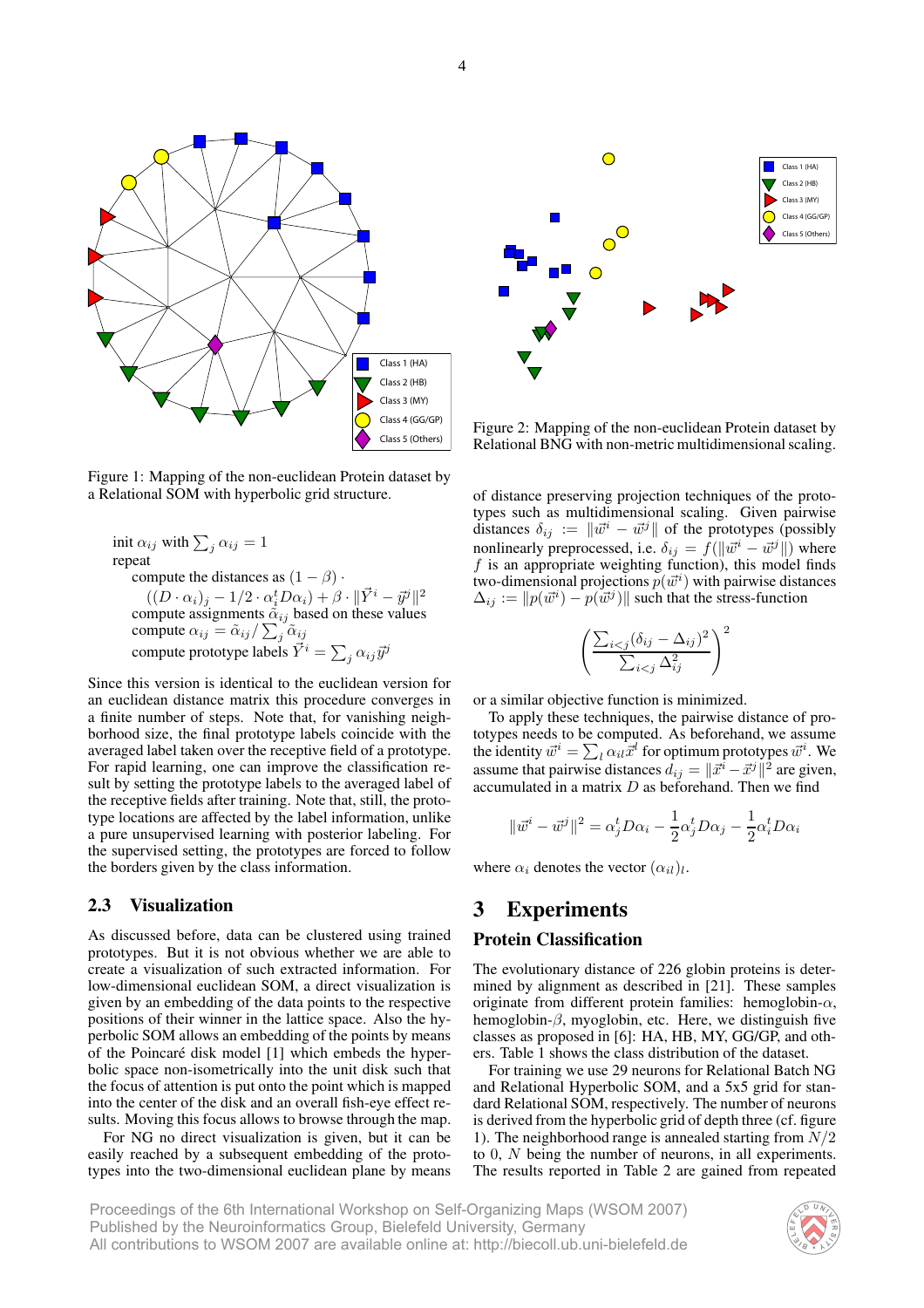| Class No. | Count | Percentage |
|-----------|-------|------------|
| HА        | 72.   | 31.86%     |
| <b>HR</b> | 72    | 31.86%     |
| MY        | 39    | 17.26%     |
| GG/GP     | 30    | 13.27%     |
| Others    | 13    | 5.75%      |

Table 1: Class Statistics of the Protein Dataset

10-fold stratified cross-validation averaged over 100 repetitions and 150 epochs per run. Supervision is included in the cost function with mixing parameter 0.5.

Unlike the results reported in [6] for SVM which use one-versus-rest encoding, our setting gives one integrated clustering model. Depending on the choice of the kernel, [6] reports errors which approximately add up to 4% for the leave-one-out error. This result, however, is not comparable to our results due to the different error measure. A 1-nearest neighbor classifier yields an accuracy 91.6 for our setting (k-nearest neighbor for larger k is worse; [6]) which is comparable to our results. Thereby, continuous updates improve the results found by median clustering by 3%.

The projections of a Relational SOM with hyperbolic grid structure and of Relational BNG with non-metric multidimensional scaling using Kruskal's normalized stress1 criterion are shown in figure 1 and 2. The neurons are depicted according to majority vote. Obviously, the neurons arrange according to the associated class and a very clear two-dimensional representation of the data set is obtained.

#### **Chromosome Images**

The Copenhagen chromosomes database is a benchmark from cytogenetics [19]. A set of 4200 human nuclear chromosomes from 22 classes (the X resp. Y sex chromosome is not considered) are represented by the grey levels of their images and transferred to strings representing the profile of the chromosome by the thickness of their silhouettes. The edit distance is a typical distance measure for two strings of different length, as described in [13, 22]. In our application, distances of two strings are computed using the standard edit distance whereby substitution costs are given by the signed difference of the entries and insertion/deletion costs are given by 4.5 [22].

The algorithms are tested in repeated 2-fold stratified cross-validation using 85 neurons for Relational BNG and Relational HSOM (corresponding two three rings), and a 9x9 grid for the standard Relational SOM. The results

|                                         | Median<br><b>Batch</b><br>NG | Relational<br><b>Batch</b><br>NG | Standard<br>Relational<br><b>SOM</b> | Relational<br>Hyperbolic<br><b>SOM</b> |  |
|-----------------------------------------|------------------------------|----------------------------------|--------------------------------------|----------------------------------------|--|
| Accuracy Protein Data set               |                              |                                  |                                      |                                        |  |
| Mean                                    | 89.5                         | 92.4                             | 91.5                                 | 91.5                                   |  |
| StdDev                                  | 1.0                          | 0.9                              | 0.8                                  | 1.2.                                   |  |
| Accuracy Copenhagen Chromosome Database |                              |                                  |                                      |                                        |  |
| Mean                                    | 88.8                         | 90.7                             | 89.9                                 | 89.4                                   |  |
| StdDev                                  | 1.2.                         | 0.5                              | 06                                   | 07                                     |  |

#### Table 2: Classification accuracy on the Protein Data Set and Copenhagen Chromosome Database, respectively, for posterior labeling.



Figure 3: Visualization of the macroarray dataset by Relational SOM with with hyperbolic grid structure.

presented are the mean accuracy over 10 repetitions per method and 100 epochs per run (cf. [3]). Supervision is incorporated using the mixing parameter 0.9. Again, an improvement of 2% can be observed.

#### **Macroarray Data**

Barley is an important crop plant, thus, gene expression analysis of the temporal development of barley seeds is an important issue for the derivation of key metabolic processes during different stages of growth. Extensive gene expression measurements at 14 time points from day zero after flowering to day 26 in steps of two days were carried out using cDNA macroarray technology. High signal to noise ratios and high reproducibility between two independently taken experimental series led to a selection of 4824 genes out of 11786 genes available on the 12k macroarrays. Thus, a data matrix of 4824 (genes) by 14 (time points) is considered. As common in gene expression analysis,  $log_2$ -transformed final expression values are considered. Coexpression analysis of the available 4824 gene expression time series is required to identify groups of commonly regulated genes that may have temporal impact on each other. Such a clustering helps to extract candidate genes responsible for triggering later events like, for example, the influence of cell wall degradation factors for lateral tissue nutrition or subsequent starch accumulation processes. Fig. 3 shows the arrangement which is obtained when training a HSOM with 85 neurons for 150 epochs on these data, thereby using a transformation of Pearson correlation of the expression patterns as distance measure which better accounts for the overall principled shape as described in [29]. Obviously, the map organizes the data according to the evolution of up- and down-regulation of the genes over time. Due to the hyperbolic structure, the map clearly sep-